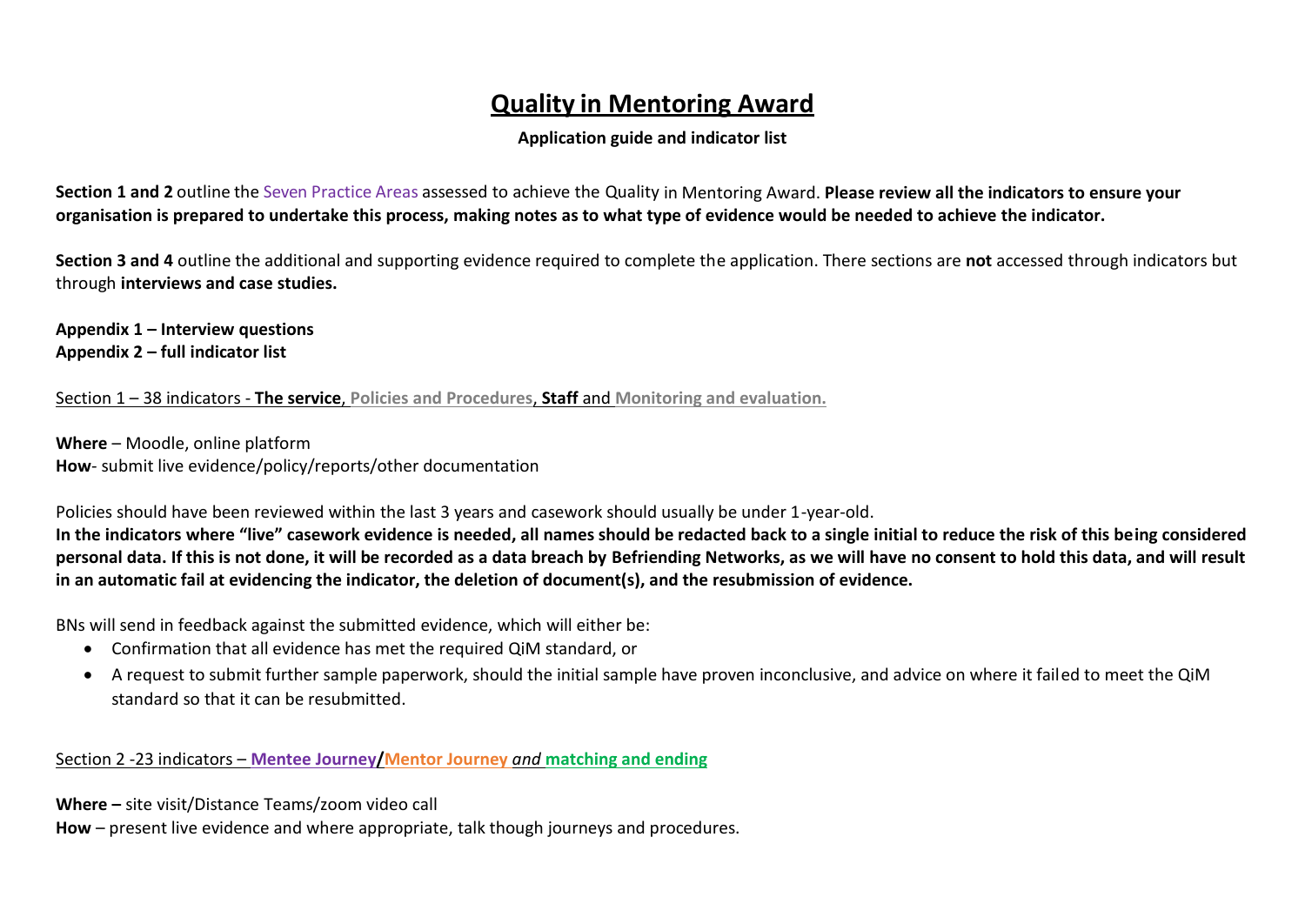The advantage of the site/remote visit is that it allows your nominated representative for the service to discuss the service journey, development and any issues that have arisen.

This allows for a greater degree of discussion and clarification, in that should "live" evidence for a particular indicator be unavailable, the service will have the opportunity to explain what practice it would put in place and if possible, bolster this with an historic example.

Should evidence not be available on the day, a request for supplementary evidence will be made so that further assessment can be completed. *Supplementary evidence must be submitted within 1 month.*

### Section 3- **interviews**

**Mentees interviews** (normally 2- individual face to face/phone/online interviews or 1 group face to face/online meeting)

Work with the assessor to agree times and dates that work for your Mentees. Apart from name and contact details, you should not share any personal information about the Mentees as part of this process.

The interview should last no more than **20 minutes**. Please reassure the Mentee that they will only be asked about how the service has engaged with them in preparing and supporting them in the service, the interview will **not** seek to ask Mentees about their own matches beyond those process aspects covered in QiM. Mentees will not be asked to share any confidential information about themselves with the assessor. The intention would be to ask the Mentees about their experience of the service received. This means that there will be questions around assessment, matching and reviews.

A Mentee is welcome to have someone present to support them during the interview, though this should not be the Coordinator. The Mentees should be reassured that the only questions they will be asked are going to be about the service they have received. There will be no expectation of a Mentee to talk about their own personal circumstances, though if they wished to do so, the assessor would treat this information with the strictest confidence.

# **Be aware when planning for a Mentee to meet with a BNs assessor, that our roles do not require us to have PVG Scheme Membership or Disclosures. For certain Mentees, this may increase the need for a supportive third party to be present.**

It is hoped that by offering Mentees the opportunity to support the service in demonstrating its quality of practice, that this will prove an empowering experience. However, BNs is aware that for some Mentee groups supported by members, there may be capability concerns. **Should you be unable to offer Mentees to be interviewed as part of the reaccreditation process, you have the option to inform your assessor and opt for submitting a wider sample of paperwork evidence.**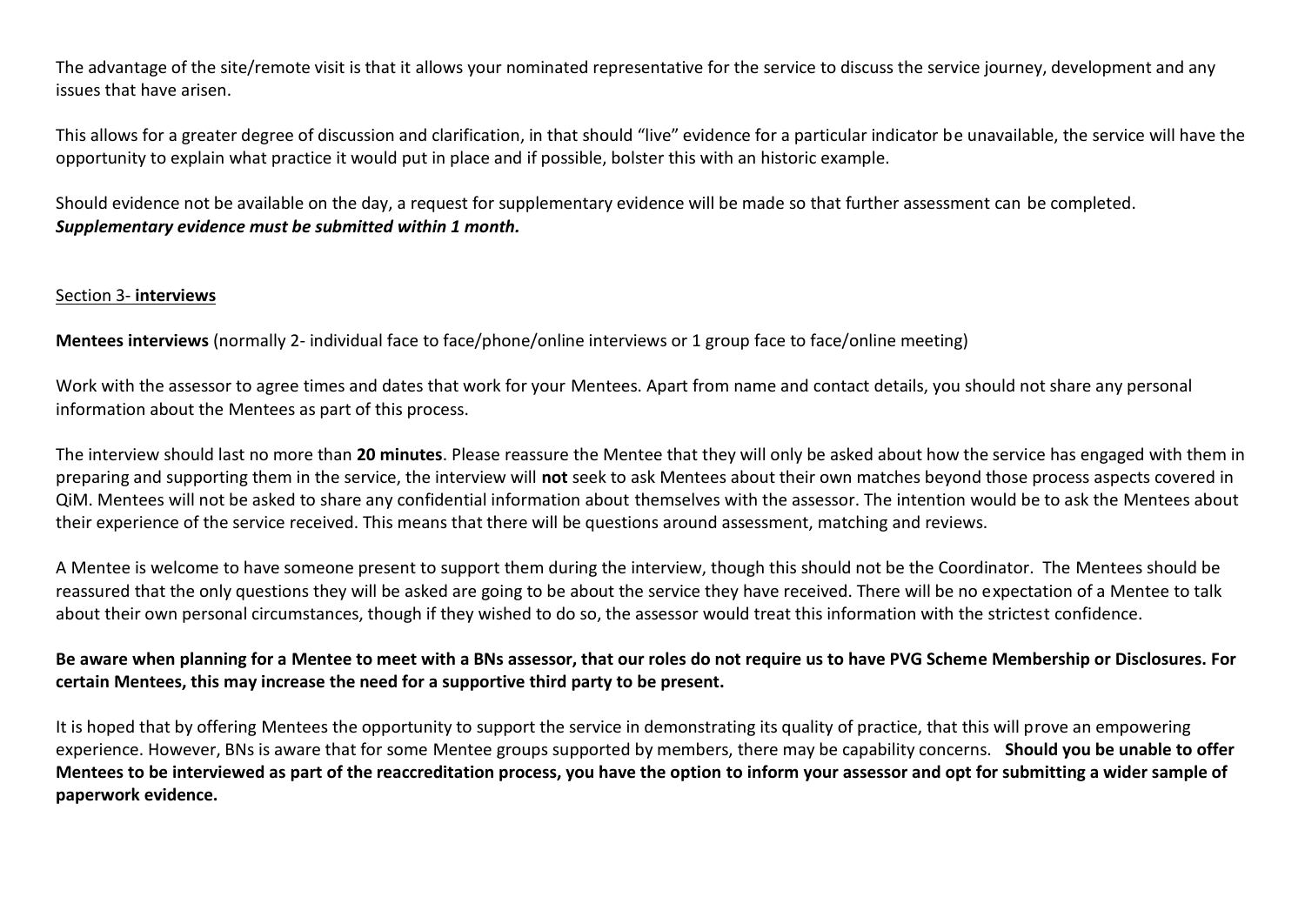**Mentor Interviews** (normally 2- individual face to face/phone/online interviews or 1 group face to face/online meeting)

Work with the assessor to agree times and dates that work for your mentors. Apart from name and contact details, you should not share any personal information about the mentors as part of this process.

The interview should last no more than **20 minutes**. Please reassure the Mentor that they will only be asked about how the service has engaged with them in preparing, supporting, motivating and sustaining them in their role. The interview will **not** seek to ask mentors about their own matches beyond those process aspects covered in QiM. Mentors will not be asked to share any confidential information about themselves or their Mentee with the assessor.

When choosing Mentors to be interviewed as part of reaccreditation, services should bear in mind that questions are likely to cover topics around both recruitment, training and support and supervision. This means the Mentor will need experience of being in a match and had at least one round of support and supervision. It also means that, ideally, they should still be able to recall aspects of the recruitment, training and matching processes. We hope that you will have at least two mentors, for whom, participating in the process of reaccreditation for the Quality in Mentoring Award will prove an empowering experience.

**Should you feel it isn't appropriate for your service or you are unable to find any mentors for this part of the process, discuss it with your assessor.** 

**Staff interview** (normally 1- service coordinator- face to face/telephone/online)

The interview should last no more than 30 minutes. The interview will focus on induction, training, support and involvement within the organisation and **not**  seek to ask anything beyond those process aspects covered in QiM. Staff will not be asked to share any confidential information about themselves with the assessor.

**Should you feel it isn't appropriate for your service, discuss it with your assessor.** 

**Should these interviews require further evidence, we will request additional paperwork to bolster this aspect of the Award.**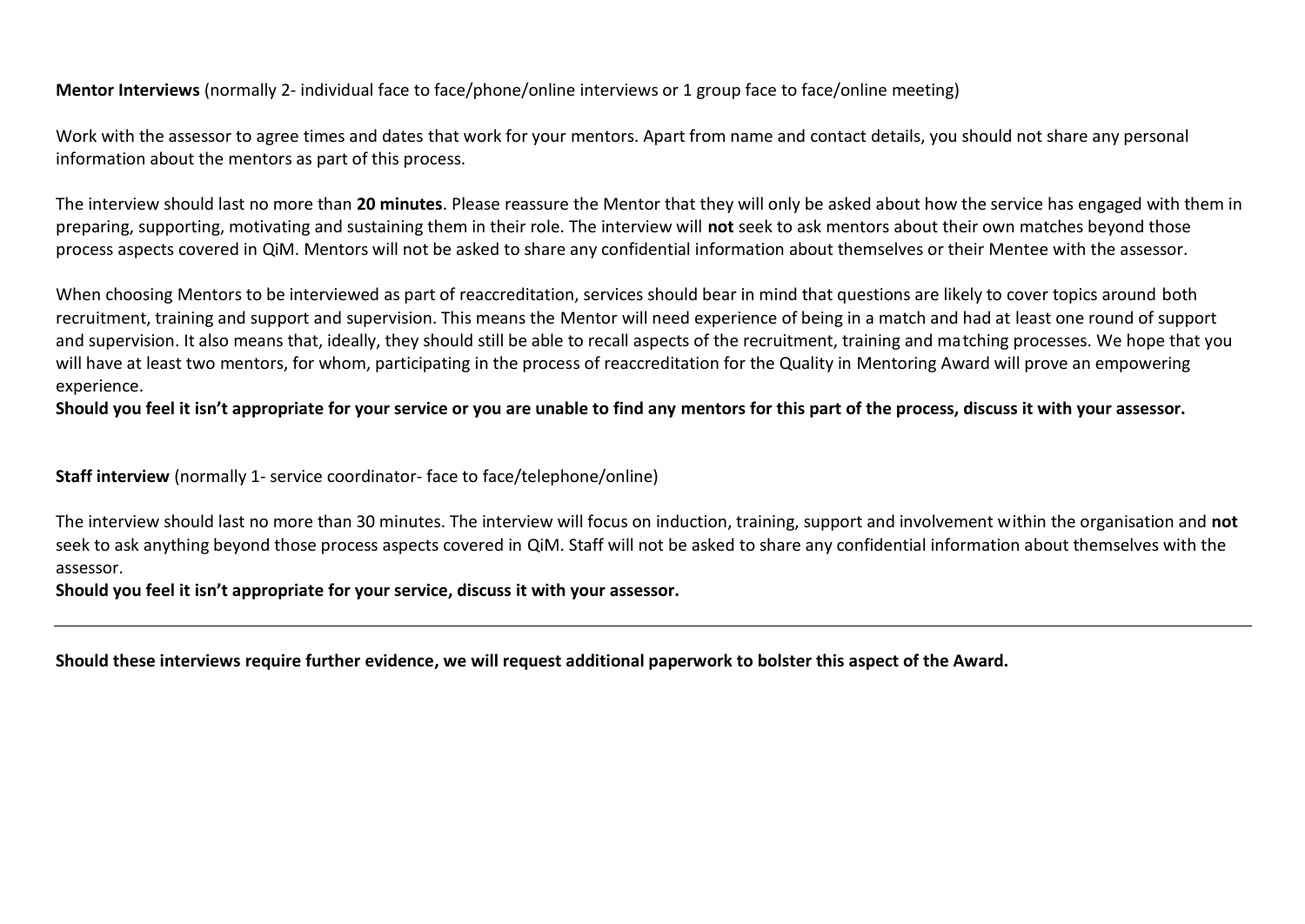#### **Section 4- Case studies**

**Why is this part of the award-** Case studies or stories help services demonstrate the impact of their work.

### **What is required-**

- It is about a real person, who has consented to have their story shared and has been involved in the preparation of their story.
- The story should have a beginning, middle and end.
- The length of the story (approx. 300-800 words).
- The story's message should be clear and presented in a way that is easy to understand and communicate well. Using different formats, for example quotes, help communication.

**1 case study demonstrating a Mentee journey 1 case study demonstrating a Mentor Journey**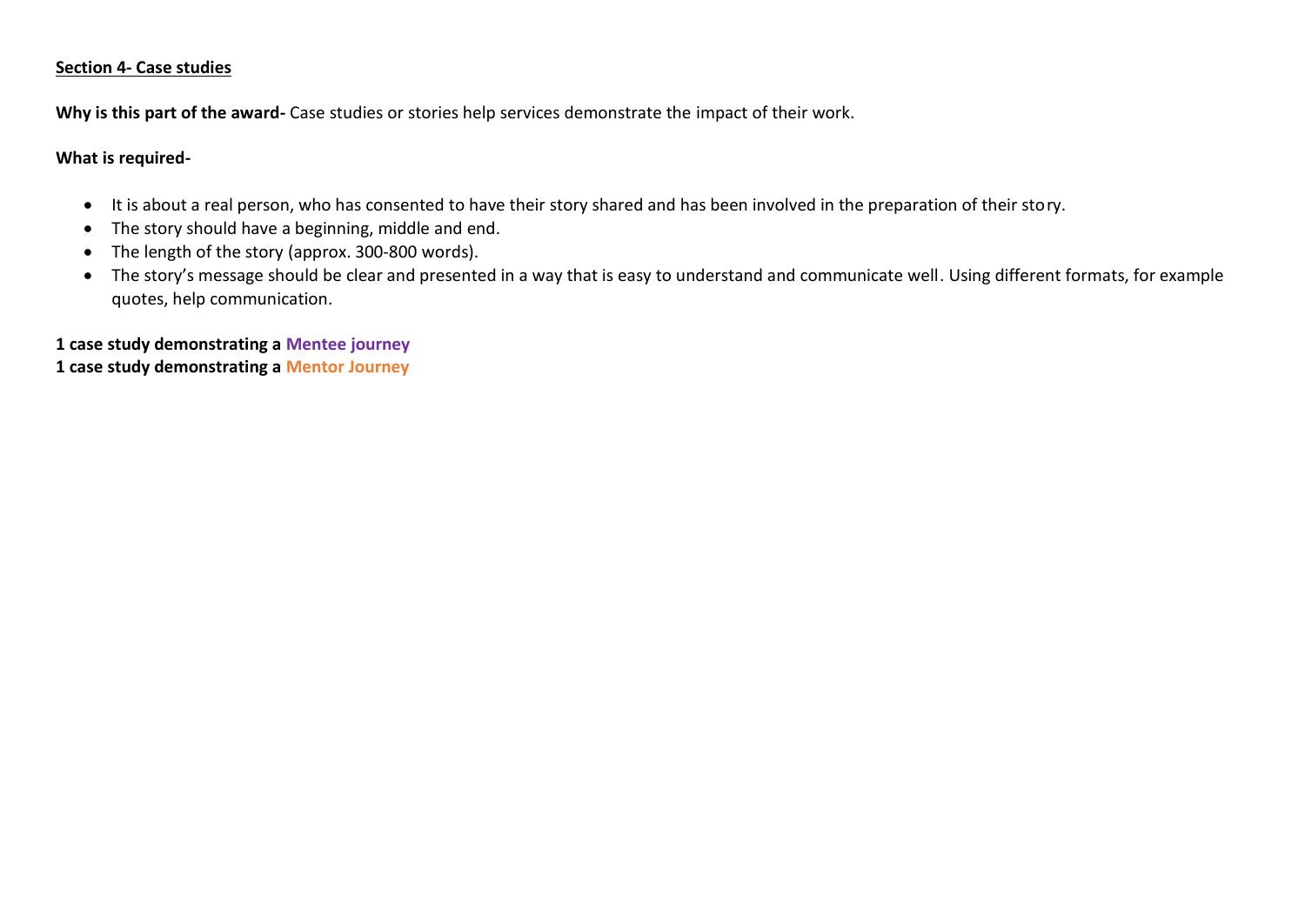#### **Appendix 1- Interview Questions**

#### **Mentee interviews**

Did you get enough information about the service? Were you welcomed, listened to and given choice?

How was the matching process? How has the match been? How often were you contacted by the staff? Are there service review meetings? How was the ending?

Where you asked to give feedback and your opinion about the service you received? What would you say about the service?

#### **Mentor interviews**

How was the introduction, training and welcoming process? Did you get enough information about the service? Do you feel safe and supported?

Were you listened to and given choice? How was the matching process?

Are you comfortable with service boundaries and understand the procedures if you had any concerns about your Mentee?

How often were you contacted by the staff? Is there support and supervision meetings? Are there following up training and other opportunities?

Were you asked to give feedback and your opinion about the service/training you received? What would you say about the service?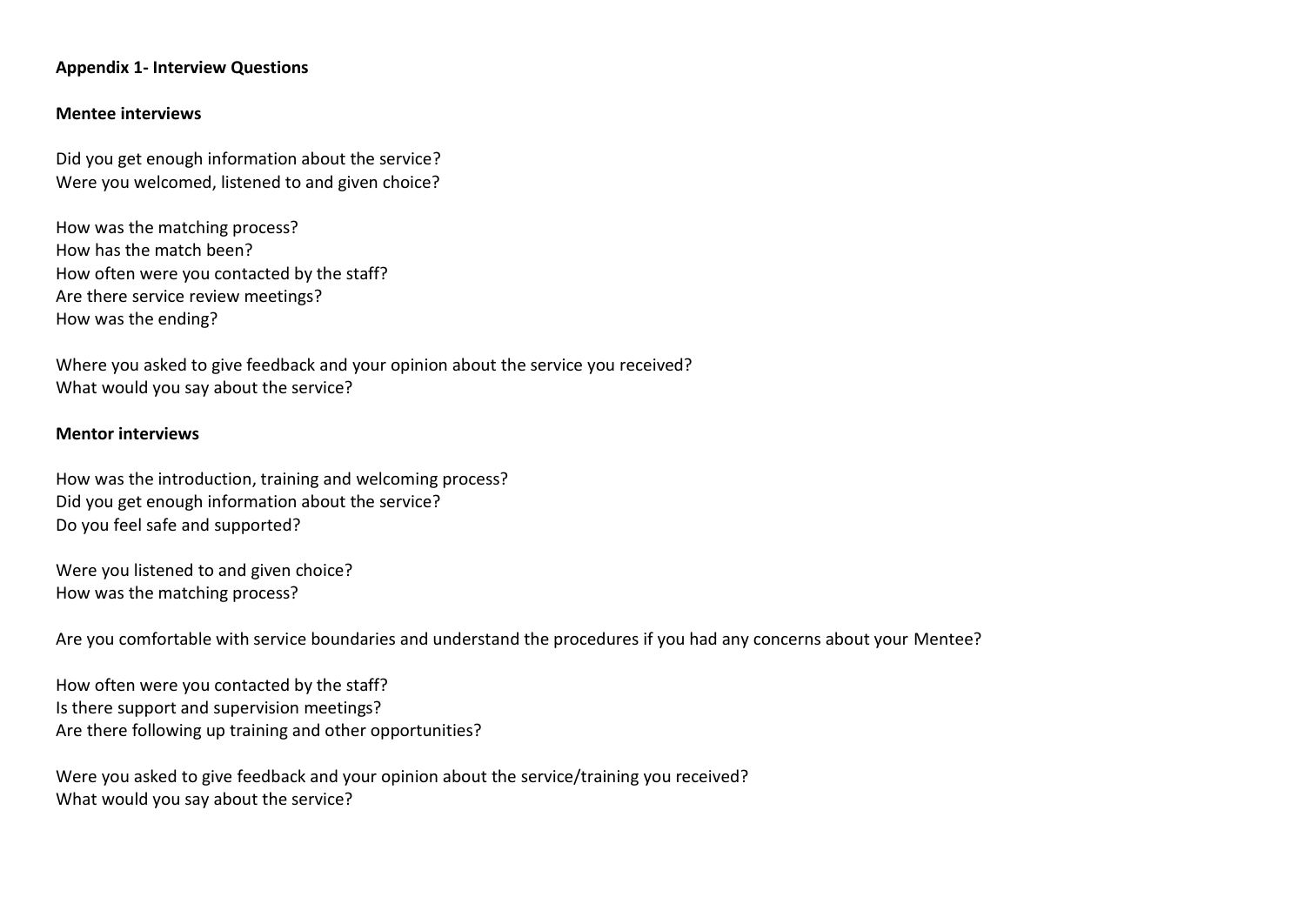### **Staff Interviews**

When you started your current role, were you welcomed and included in the team? How would you describe your induction?

Did you get the required training for your role?

Is there any training you did not receive which you think you need for the role? Are you aware of your safeguarding policies and procedures and do you think they are clear and straightforward to follow?

Do you feel involved in the development of the service/organization as well as part of the operational team? What could the organisation do more to include different stakeholders in service development?

Do you feel your skills and attributes valued? Are you given opportunities to develop professionally? Do you feel supported? (through support and supervision and informally)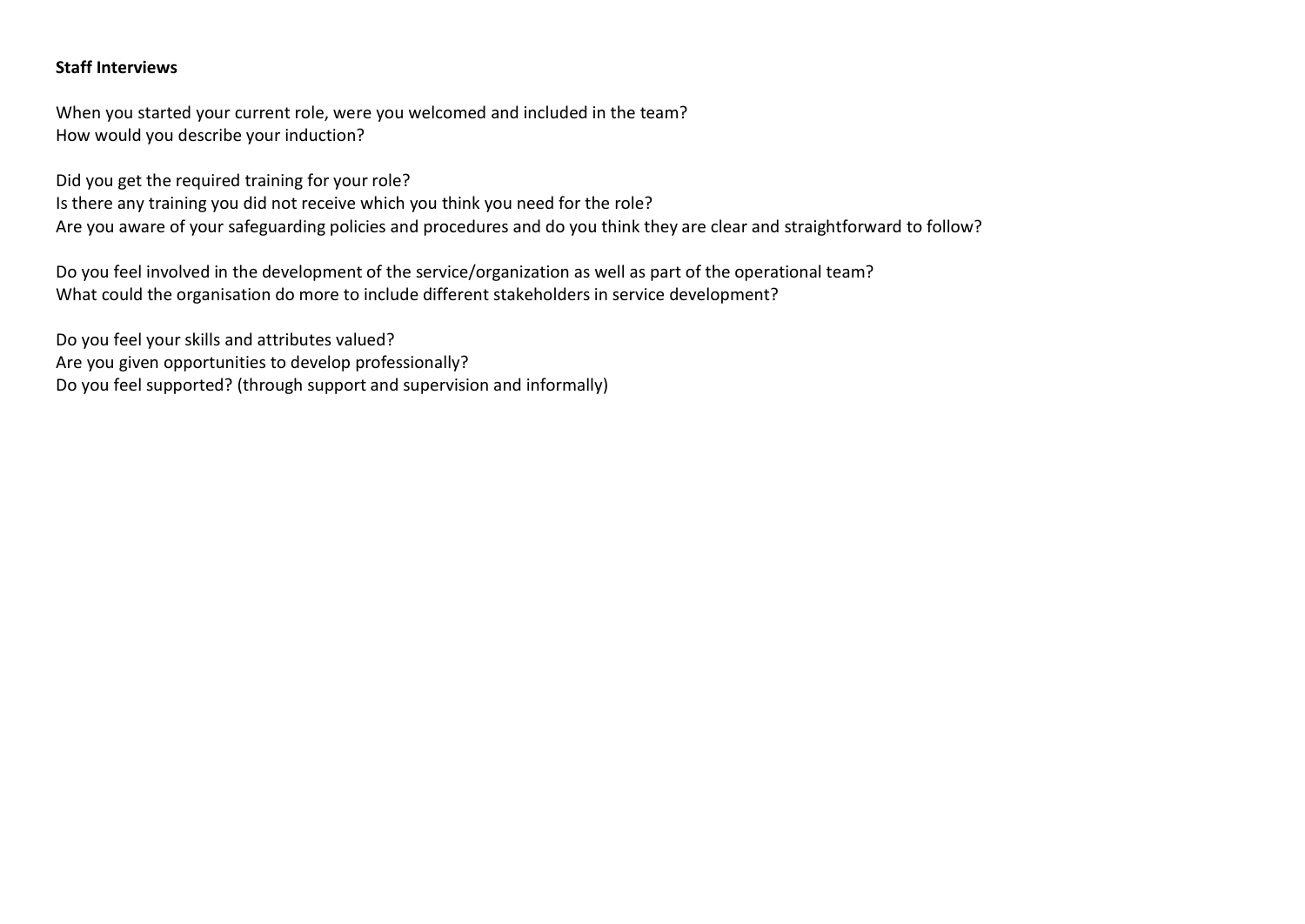# **Appendix 2 – full indicator list**

# **The service**

| 1            | <b>Board of trustees</b>       | The service can demonstrate a management committee/Board of trustees who leads the strategic development of the<br>organisation and is legally responsible for its activities. There is Trustee/Board involvement, either at an event, service<br>activity or/and at a team strategy meeting.                                                                                                                                                                                                                                                                          |
|--------------|--------------------------------|------------------------------------------------------------------------------------------------------------------------------------------------------------------------------------------------------------------------------------------------------------------------------------------------------------------------------------------------------------------------------------------------------------------------------------------------------------------------------------------------------------------------------------------------------------------------|
| $\mathbf{2}$ | <b>Funding</b>                 | Services have current funding and have applications in place or already have the next 12 months funding secured.                                                                                                                                                                                                                                                                                                                                                                                                                                                       |
| 3            | <b>Insurance</b>               | Insurance documents should cover employee and public liability and clearly demonstrate that they cover<br>volunteers/mentors.                                                                                                                                                                                                                                                                                                                                                                                                                                          |
| 4            | <b>Online/print presence</b>   | The service can demonstrate an up-to-date online/print presence<br>. Website communicating the service aims and contact details<br>• Active social media profiles<br>• Mentee eligibility criteria are clearly displayed on promotional materials (print and/or online).<br>• There is clear, accessible information for Mentees/referrers on the service they can expect to receive and details of<br>whom to contact if they have any questions, suggestions or complaints<br>• There is clear, accessible information for those that are interested in volunteering |
| 5            | <b>Mentee information</b>      | Mentees (family and/or guardians) receive information in an appropriate form, explaining:<br>• The commitment they are making<br>• The role of mentors<br>. How to access support from the service<br>• Their participation in the service is voluntary                                                                                                                                                                                                                                                                                                                |
| 6            | <b>Mentor information</b>      | All potential mentors receive information via a handbook/other format:<br>• The service<br>• The needs of the particular Mentee group<br>• Befrienders' role description<br>• The time commitments involved in training, Mentoring and supervision<br>. How mentors are selected, trained and matched<br>. What support will be available to them<br>• What expenses they can claim                                                                                                                                                                                    |
| 7            | <b>Service Risk assessment</b> | A risk assessment has been carried out for the service as a whole with responsibility for any actions allocated and time-<br>lined.                                                                                                                                                                                                                                                                                                                                                                                                                                    |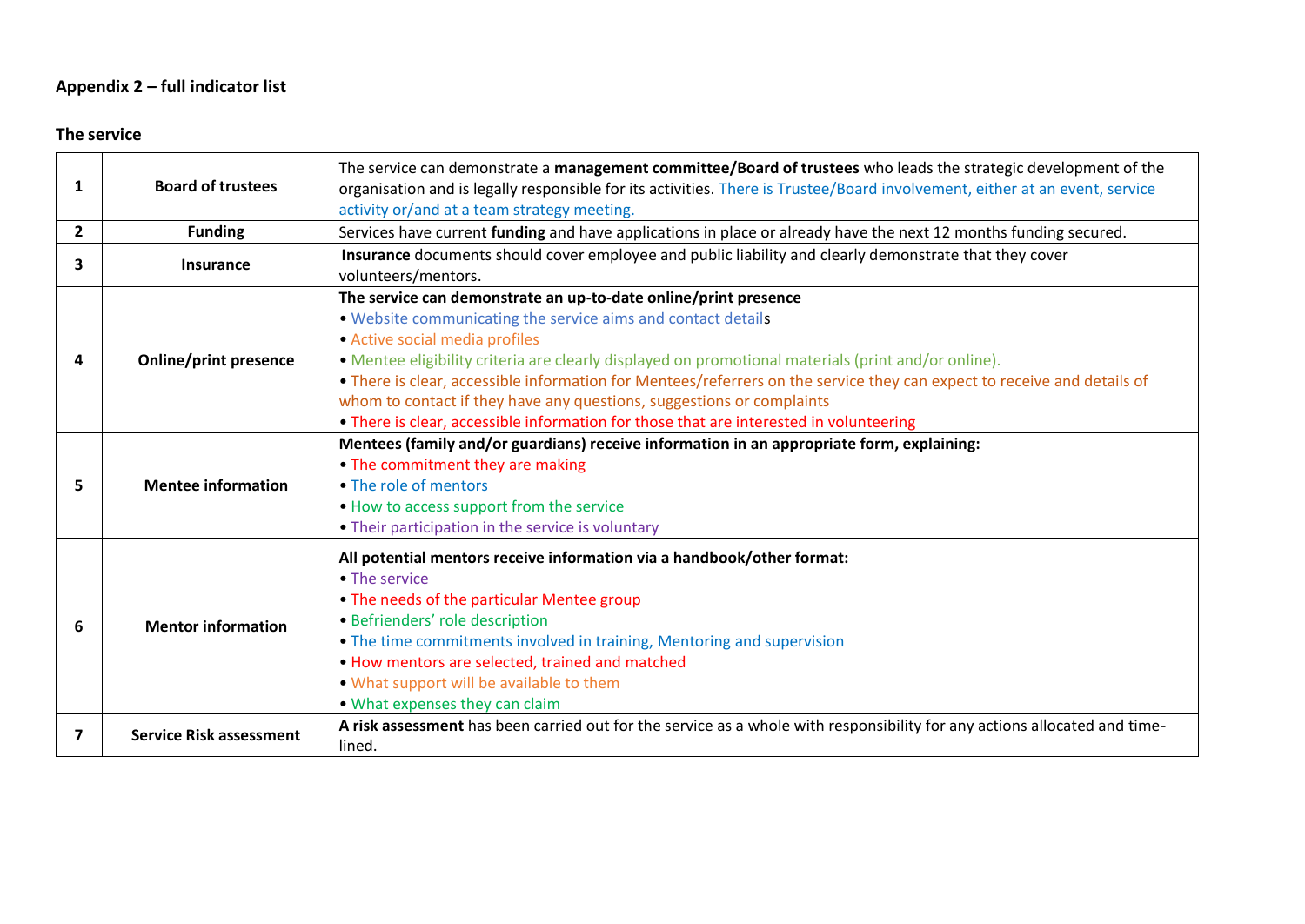## **Policies and Procedures**

| 8  | <b>Equality and Diversity Policy</b> | The service has the following policies or procedures in place (reviewed within the last 3 years);                        |
|----|--------------------------------------|--------------------------------------------------------------------------------------------------------------------------|
|    | <b>Rehabilitation of Offenders</b>   |                                                                                                                          |
| 9  | <b>Policy</b>                        | The service has the following policies or procedures in place (reviewed within the last 3 years);                        |
| 10 | <b>Dignity at Work</b>               | The service has the following policies or procedures in place (reviewed within the last 3 years);                        |
| 11 | <b>Disciplinary Policy</b>           | The service has the following policies or procedures in place (reviewed within the last 3 years);                        |
| 12 | <b>Grievance Policy</b>              | The service has the following policies or procedures in place (reviewed within the last 3 years);                        |
| 13 | <b>Complaints &amp; Suggestions</b>  | The service has the following policies or procedures in place (reviewed within the last 3 years);                        |
| 14 | <b>Confidentiality Policy</b>        | The service has the following policies or procedures in place (reviewed within the last 3 years);                        |
| 15 | <b>Data Protection/GDPR Policy</b>   | The service has the following policies or procedures in place (reviewed within the last 3 years);                        |
| 16 | Handling, Holding and                | A policy or Privacy statement covering data collection and management including Vetting information. The service has the |
|    | <b>Destroying Information</b>        | following policies or procedures in place (reviewed within the last 3 years);                                            |
| 17 | <b>Health &amp; Safety Policy</b>    | The service has the following policies or procedures in place (reviewed within the last 3 years);                        |
|    | <b>Protection of Vulnerable</b>      |                                                                                                                          |
| 18 | Groups/ Children /                   |                                                                                                                          |
|    | <b>Safeguarding</b>                  | The service has the following policies or procedures in place (reviewed within the last 3 years);                        |
| 19 | <b>Drugs / Alcohol in Mentoring</b>  | The service has the following policies or procedures in place (reviewed within the last 3 years);                        |
|    | <b>Handling Money and</b>            |                                                                                                                          |
| 20 | <b>Prescription medicine in</b>      |                                                                                                                          |
|    | <b>Mentoring</b>                     | The service has the following policies or procedures in place (reviewed within the last 3 years);                        |
| 21 | <b>Referral Policy and</b>           |                                                                                                                          |
|    | <b>Procedures</b>                    | The service has the following policies or procedures in place (reviewed within the last 3 years);                        |
| 22 | <b>Support and Supervision</b>       |                                                                                                                          |
|    | <b>Policy</b>                        | The service has the following policies or procedures in place (reviewed within the last 3 years);                        |
| 23 | Lone working Policy with out         | There is a Lone Working Policy which includes volunteers and the service has written guidance concerning out of hours    |
|    | of hours guidance                    | support.                                                                                                                 |
| 24 | <b>Mentee Review statement</b>       | The service has the following policies or procedures in place (reviewed within the last 3 years);                        |
| 25 | <b>Matching and Ending</b>           |                                                                                                                          |
|    | procedures                           | The service has the following policies or procedures in place (reviewed within the last 3 years);                        |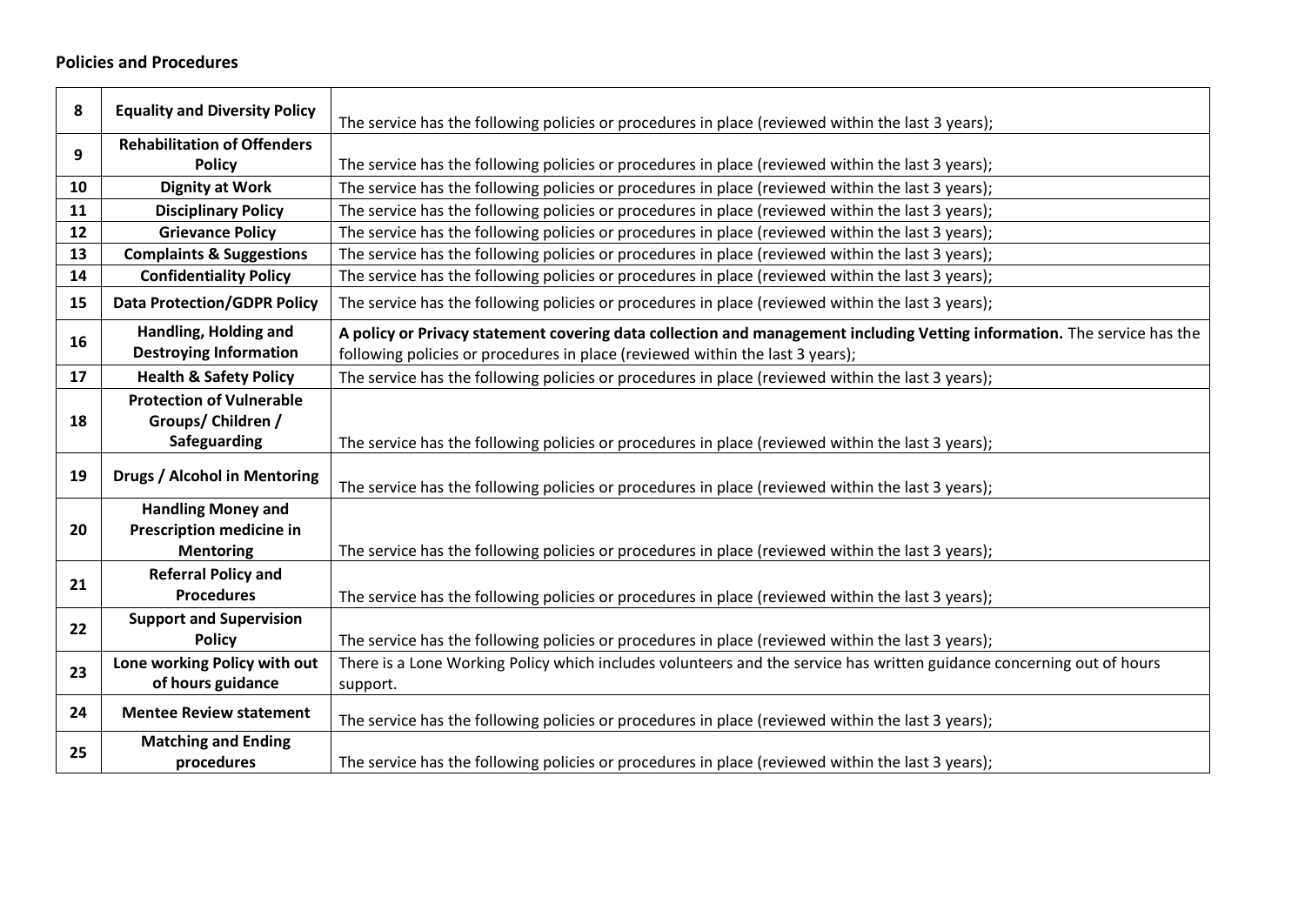| 26 | <b>Service Capacity guidance</b> | Services have a written policy /guidance regarding the maximum number of matches that will be supported at any one time,<br>taking into consideration the capacity of the service.<br>There is a clear process for maintaining control over the number of referrals accepted, e.g. by operating a managed waiting<br>list, or using a referrals closure date. |
|----|----------------------------------|---------------------------------------------------------------------------------------------------------------------------------------------------------------------------------------------------------------------------------------------------------------------------------------------------------------------------------------------------------------|
|----|----------------------------------|---------------------------------------------------------------------------------------------------------------------------------------------------------------------------------------------------------------------------------------------------------------------------------------------------------------------------------------------------------------|

# **Staff Management**

| 27 | <b>References and vetting</b>  | 2 written references are taken up and vetting checks are carried out for all staff who have regular 1:1 contact with vulnerable |
|----|--------------------------------|---------------------------------------------------------------------------------------------------------------------------------|
|    | evidence                       | Mentees.                                                                                                                        |
| 28 | <b>Staff training</b>          | • Protection of vulnerable adults / children                                                                                    |
|    |                                | • Risk management                                                                                                               |
|    |                                | • Managing volunteers                                                                                                           |
| 29 | <b>Support and supervision</b> | All Mentoring staff receive scheduled support and supervision sessions from their line manager (or a member of the              |
|    |                                | management committee / an external consultant) at least every 3 months. These meetings should be minuted.                       |
| 30 | <b>Appraisal</b>               | All Mentoring staff receive an annual appraisal referencing their job description, have a written training record and an annual |
|    |                                | training needs assessment.                                                                                                      |
| 31 | <b>Staff Training budget</b>   | There is a staff training budget.                                                                                               |
| 32 | <b>ID badges</b>               | Staff and befrienders are given ID badges.                                                                                      |

# **Monitoring and evaluation**

| 33 | <b>Outcomes</b>              | The Service has determined the outcomes it is trying to achieve and can demonstrate how the information is collected and<br>monitored for evaluation and learning.                                                                                                                                                                                                                                                                                                                                         |
|----|------------------------------|------------------------------------------------------------------------------------------------------------------------------------------------------------------------------------------------------------------------------------------------------------------------------------------------------------------------------------------------------------------------------------------------------------------------------------------------------------------------------------------------------------|
| 34 | Output/targets               | Output and other relevant targets have been agreed. Demonstrating the level of service provided (e.g. number of matches<br>supported, mentors recruited & trained etc) in annual/service reports and encompasses qualitative as well quantitative data.<br>These are made publicly available.                                                                                                                                                                                                              |
| 35 | Weak areas                   | Weak areas of practice are identified using monitoring data and changes in policy and procedure are made in order to<br>improve these areas of practice.                                                                                                                                                                                                                                                                                                                                                   |
| 36 | <b>Equalities Monitoring</b> | Equalities monitoring is carried out in relation to all potential Mentees and Mentors, and used to improve practice.                                                                                                                                                                                                                                                                                                                                                                                       |
| 37 | <b>Evaluation and impact</b> | An evaluation (or self-evaluation) involving all stakeholders (clients, volunteers, staff, referrers, funders) and incorporating<br>both quantitative and qualitative data is carried out at least every 3 years.<br>Information about the impact of the Mentoring on the Mentee/Mentor is gathered from a number of sources (e.g. Mentee<br>reviews, Mentor support and supervision, end of match service questionnaires) and is compared to baseline information<br>gathered during initial assessments. |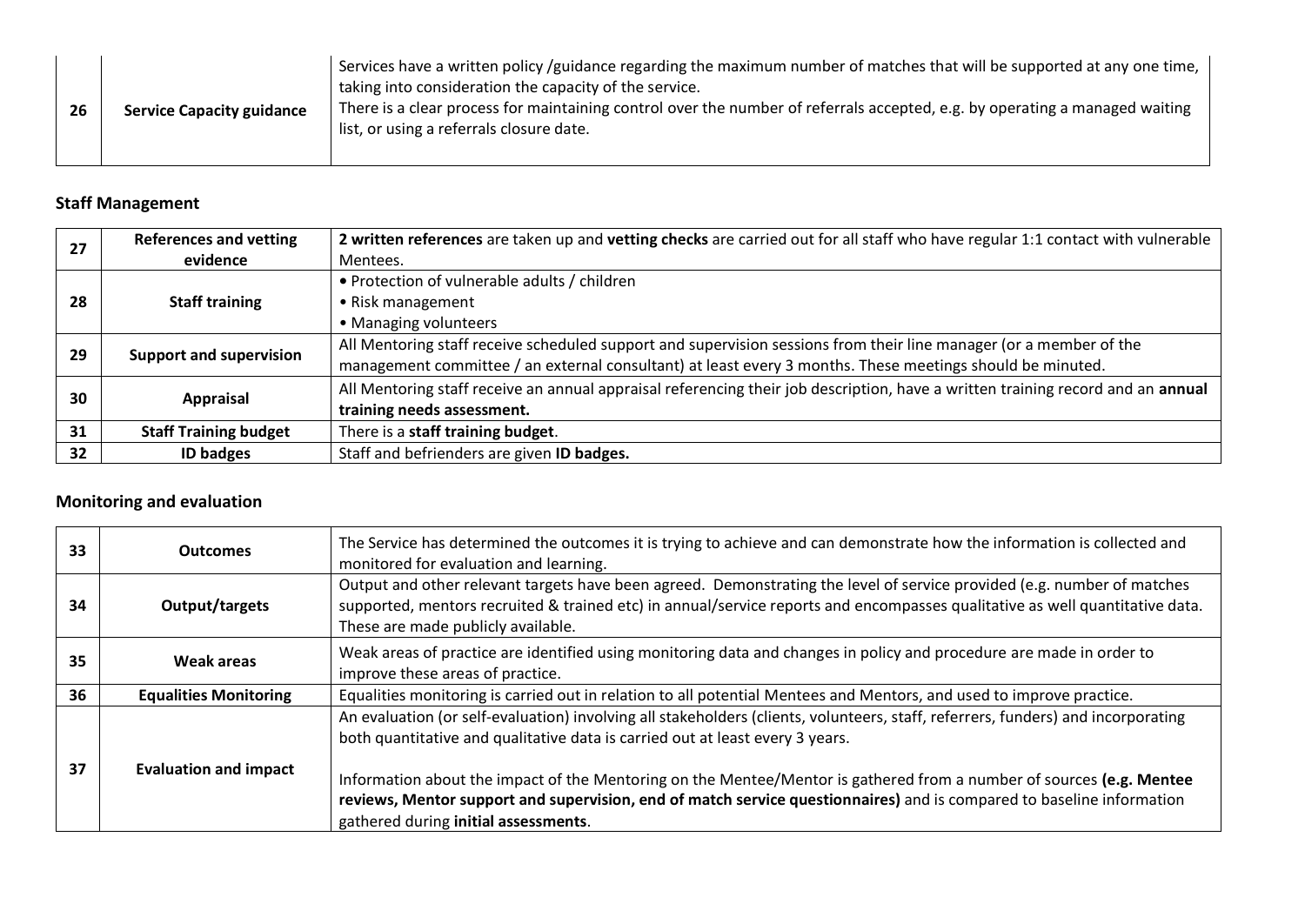| 38 | <b>Notification of changes</b>                        | Mentees (family and/or carers) and Mentors are notified of changes in service policies and procedures which could impact on |
|----|-------------------------------------------------------|-----------------------------------------------------------------------------------------------------------------------------|
|    | their experience of having a Mentor being in a group. |                                                                                                                             |

# **Mentee Journey**

| 39 | <b>Referral and waiting list</b>             | All referral and self-referral enquiries are recorded, processed swiftly and their progress is tracked. Records are kept of the<br>number of potential Mentees on the waiting list including the length of time since they applied; the waiting list is regularly |
|----|----------------------------------------------|-------------------------------------------------------------------------------------------------------------------------------------------------------------------------------------------------------------------------------------------------------------------|
|    |                                              | updated.                                                                                                                                                                                                                                                          |
|    | <b>Referrals and Assessment</b><br>procedure | All potential Mentees have a completed referral form. There is a written assessment procedure which ensures all potential                                                                                                                                         |
| 40 |                                              | Mentees are assessed against eligibility criteria and for risk, to self and others, before being accepted onto a waiting list,                                                                                                                                    |
|    |                                              | reviewed within the last 3 years. Unsuitable referrals are signposted to potential other services/support.                                                                                                                                                        |
|    |                                              | The Mentee's permission or where appropriate that of family/carer, is sought for information-sharing, allowing the service to:                                                                                                                                    |
| 41 | Consent                                      | • contact third parties for information including risk management,                                                                                                                                                                                                |
|    |                                              | • share information on risk factors and the best way to manage these with a befriender,                                                                                                                                                                           |
|    |                                              | • offer feedback gathered in reviews once a Mentee is matched, to a Mentor and/or referrer.                                                                                                                                                                       |
| 42 | <b>Client contacts</b>                       | The service contacts matched and unmatched Mentees (and referrers) on at least a quarterly basis.                                                                                                                                                                 |
|    |                                              | • If a Mentor visits their Mentee's home, the house and other occupants are risk assessed beforehand. If the match will not                                                                                                                                       |
| 43 |                                              | be visiting the Mentee's home, the service can demonstrate that this is its policy.                                                                                                                                                                               |
|    | <b>Risk assessments</b>                      | • A risk assessment is carried out for each Mentee in relation to the type of activities they will engage in with their Mentor                                                                                                                                    |
|    |                                              | (reviewed annually and any identified actions carried out).                                                                                                                                                                                                       |
|    |                                              | A Personal Development Plan or other goal setting process is completed at the start of the relationship.                                                                                                                                                          |
|    |                                              | Mentee reviews are held at least every 3 months, if the Mentor is not present this should gather;                                                                                                                                                                 |
|    | <b>Mentee Personal</b>                       | . The personal aims of the Mentee, in relation to having a Mentor, and the degree to which they have been achieved is                                                                                                                                             |
| 44 | development Plan and                         | measured over time.                                                                                                                                                                                                                                               |
|    | <b>Reviews</b>                               | • Check If they want to continue with the match and if the mentoring service is still needed.                                                                                                                                                                     |
|    |                                              | •Their perceptions of the service                                                                                                                                                                                                                                 |
|    |                                              | • Outcome of all reviews is recorded.                                                                                                                                                                                                                             |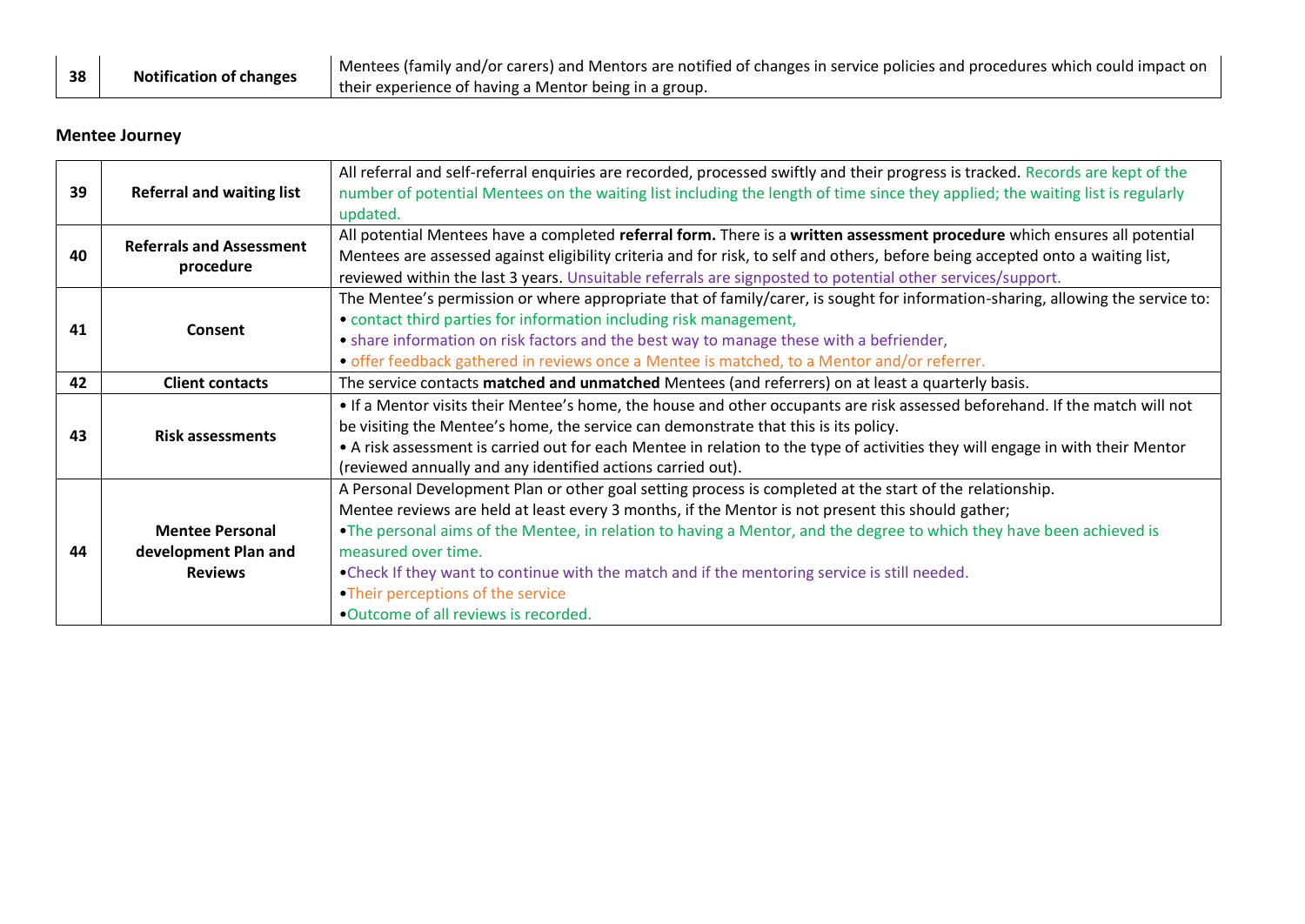## **Mentor Journey**

| 45 | <b>Volunteer records</b>                                | Records are kept of the number of potential Mentors who apply, the number who are trained, and the number who are<br>matched with Mentees.                                                                                                                                                                                                                                                                                                                                                                                       |
|----|---------------------------------------------------------|----------------------------------------------------------------------------------------------------------------------------------------------------------------------------------------------------------------------------------------------------------------------------------------------------------------------------------------------------------------------------------------------------------------------------------------------------------------------------------------------------------------------------------|
| 46 | Application, consent and<br><b>Assessment procedure</b> | All potential Mentors complete an application form and go through the same application and assessment procedure.<br>Consent is obtained from the volunteer to gather and manage their personal data.                                                                                                                                                                                                                                                                                                                             |
| 47 | <b>Volunteer interview and</b><br>vetting               | <b>Potential Mentors are:</b><br>· assessed against the Mentor's role description,<br>· Mentor assessments include a one -to -one interview,<br>• 2 written references are taken up and vetting (PVG Scheme/DBS) is carried out on each applicant before where required<br>before they accepted as a befriender.                                                                                                                                                                                                                 |
| 48 | <b>Volunteer Initial Training</b>                       | Introductory training takes place over at least 2 sessions, structured in a way that takes different learning styles into account<br>and an outline of the training programme is given to all participants in advance of participation. Induction training should be<br>compulsory for the role. Training must include- see Training Appendix                                                                                                                                                                                    |
| 49 | <b>Training feedback</b>                                | Participants' feedback on the training they have received (including satisfaction and achievement on learning outcomes) is<br>routinely gathered and acted on to continuously develop training content.                                                                                                                                                                                                                                                                                                                          |
| 50 | <b>Volunteer selection</b>                              | The reasons for selection decisions for befrienders are recorded.<br>Participants' performance during training and understanding of the topics covered is noted and referred to during the final<br>selection process.                                                                                                                                                                                                                                                                                                           |
| 51 | <b>Unsuccessful applicants</b>                          | Staff give feedback to unsuccessful applicants and are given support to find other more suitable volunteering opportunities<br>(in or out of the organisation).                                                                                                                                                                                                                                                                                                                                                                  |
| 52 | Volunteer support and<br>supervision                    | All Mentors receive scheduled, support and supervision sessions at least every 6 months with scheduled phone / e-mail<br>contact maintained between these meetings. That includes;<br>• An exploration of how boundaries are being managed in the match or group,<br>• Link to the service's identified aims and volunteer's role.<br>• Are routinely used to gather mentors' perceptions of the service and how they perceive their Mentee to be benefiting<br>/progressing.<br>• Check if they are happy and want to continue. |
| 53 | <b>Volunteer contacts</b>                               | The service contacts matched and unmatched Mentors on at least a quarterly basis. Extra follow-up contact is provided to<br>the Mentor if there are difficulties in the match or group, or the Mentor is new.                                                                                                                                                                                                                                                                                                                    |
| 54 | <b>Volunteer Training</b>                               | Refresher and/or developmental training is offered to all Mentors each year e.g. first aid training.<br>A Mentor is supported in how to assist a Mentee with any specific requirements (e.g. wheelchair handling / guiding a blind<br>person / epilepsy / challenging behaviour)                                                                                                                                                                                                                                                 |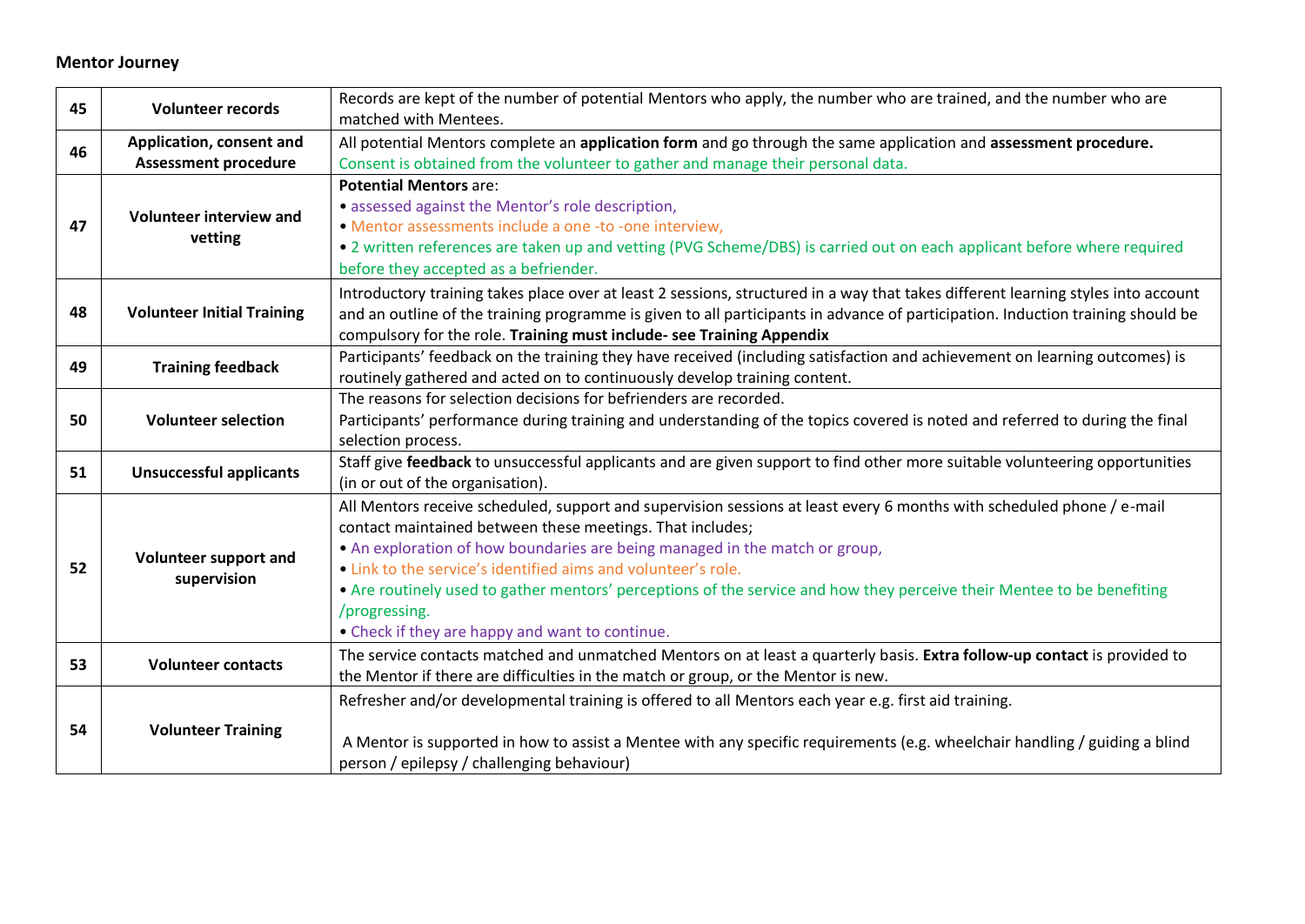# **Matching and ending**

| 55 | <b>Matching Profiles</b>    | Information from both Mentees and Mentors is systematically gathered to help with the matching process.                                                                                                                                                                                                                                                                                                                                                                                                                                                            |
|----|-----------------------------|--------------------------------------------------------------------------------------------------------------------------------------------------------------------------------------------------------------------------------------------------------------------------------------------------------------------------------------------------------------------------------------------------------------------------------------------------------------------------------------------------------------------------------------------------------------------|
| 56 | <b>Matching decision</b>    | Staff take Mentor and Mentee profiles and wishes into account when considering matches. The rationale behind each<br>matching or group formation decision is recorded and the reasons behind the matching decision are explained to both<br>Mentee and Mentor before they are introduced to each other. When matching decisions involve a protected characteristic,<br>e.g. age, gender, etc. an objective justification (the reason why this is considered valid) is noted. Both are offered the<br>opportunity to decline to move forward to a matching meeting. |
| 57 | <b>Initial meeting</b>      | The Mentors and Mentees are introduced to each other by a member of staff/other role.                                                                                                                                                                                                                                                                                                                                                                                                                                                                              |
| 58 | <b>Match records</b>        | Service staff maintain a written or electronic record of all contact they have with Mentees and Mentors.<br>• Staff contact both the Mentors and the Mentees no more than a week after their first meeting and again after no more<br>than 5 meetings.<br>• Staff continue to monitor changes in relationship boundaries within a match and act when they move out with the service<br>policies.<br>• Staff provide extra support to new matches or groups which are not gelling easily.                                                                           |
| 59 | <b>Ending planning</b>      | Whenever possible, the end of a match is planned and the specified minimum amount of notice is given. Both parties are<br>aware of any minimum amount of notice expected before the end of a match if possible.<br>During the final stages of the match, Mentees and Mentors are encouraged to reflect on and celebrate the successful aspects<br>of their relationship.                                                                                                                                                                                           |
| 60 | <b>Unexpected ending</b>    | When a match unavoidably ends suddenly, extra support is given to the Mentee and/or Mentor.                                                                                                                                                                                                                                                                                                                                                                                                                                                                        |
| 61 | <b>Ending communication</b> | Service staff explain why a match is ending to everyone involved (Mentor, Mentee, carer/family, referrer - if still involved)<br>and when the service's involvement in a match ends, written confirmation of this, together with a description of the<br>implications e.g. continued contact, is sent to both the Mentee (family/carer) and the Mentor.                                                                                                                                                                                                            |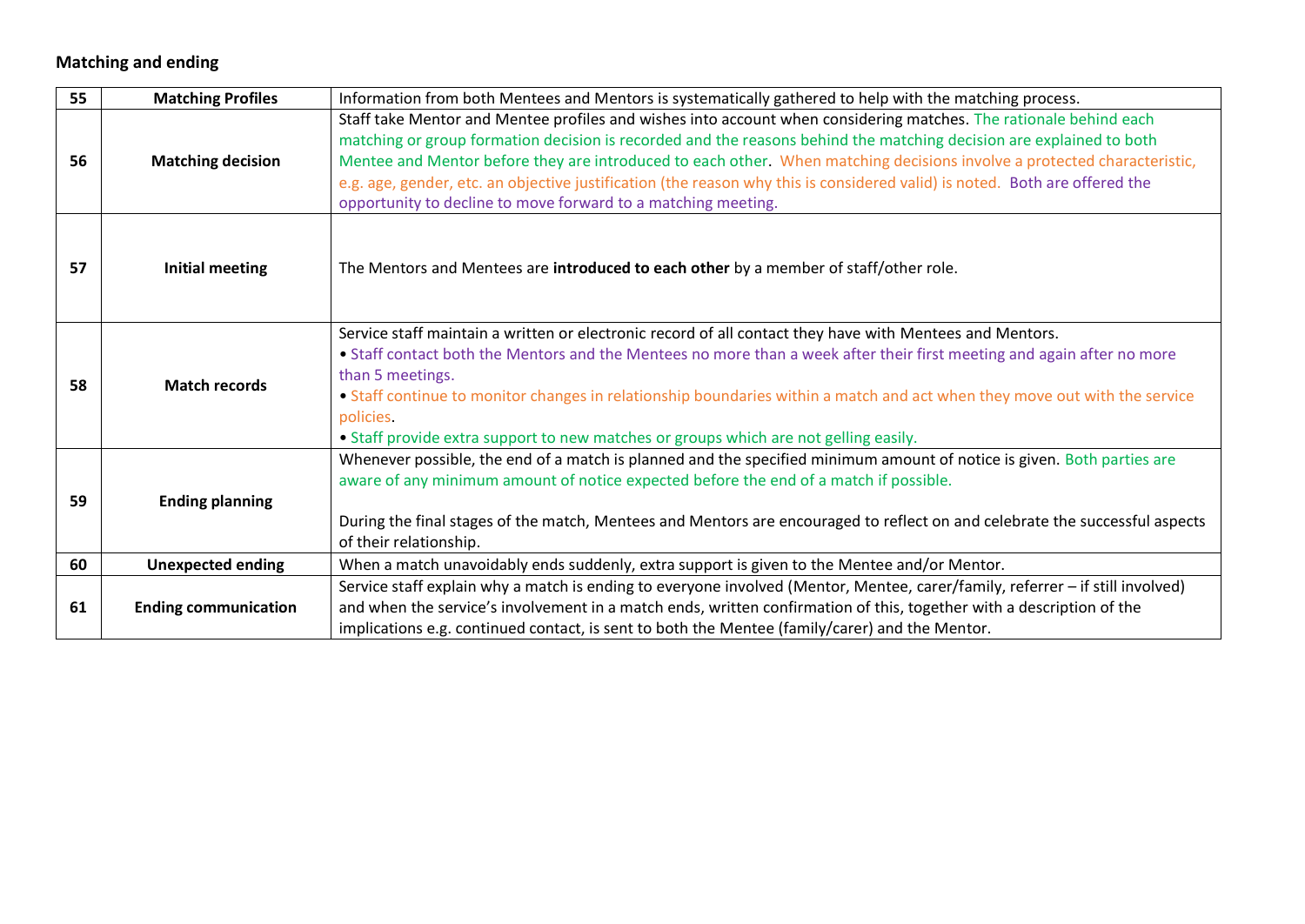### **Excellence Indicators**

| $\mathbf{1}$            | The service                      | The service adapts procedures and materials as required to support individual Mentees or Mentors to access it on an equal<br>basis.                                                                                                                                                                                                                     |
|-------------------------|----------------------------------|---------------------------------------------------------------------------------------------------------------------------------------------------------------------------------------------------------------------------------------------------------------------------------------------------------------------------------------------------------|
| $\mathbf{2}$            | The service                      | The service collates stories/case studies for social media or other service promotion.                                                                                                                                                                                                                                                                  |
| 3                       | <b>Policies and Procedures</b>   | The policies and procedures to help guide how risk is managed include:<br>• Driving<br>• Photography<br>both reviewed within the last 3 years.                                                                                                                                                                                                          |
| 4                       | <b>Staff</b>                     | Mentoring staff take part in relevant networking events.                                                                                                                                                                                                                                                                                                |
| 5                       | <b>Staff</b>                     | Training providers (often service staff) have undertaken a 'training for trainers' course.                                                                                                                                                                                                                                                              |
| 6                       | <b>Staff</b>                     | Staff are trained in or have experience with supporting Mentees facing the number and diverse challenges they face.<br>Mentoring staff keep up to date with wider policy and research developments in relation to their Mentee group. Mentoring<br>staff keep up to date with wider policy and research developments in relation to their Mentee group. |
| $\overline{\mathbf{z}}$ | <b>Monitoring and evaluation</b> | The service measures the success of changes in policy and procedure.                                                                                                                                                                                                                                                                                    |
| 8                       | <b>Monitoring and evaluation</b> | The service can demonstrate the continuing need for its work (e.g. demand for service, lack of alternative options for<br>Mentee group in locality, demographic data on potential Mentee group in locality - it is likely that a combination of these<br>types of evidence will be required for the indicator).                                         |
| 9                       | <b>Monitoring and evaluation</b> | Referrers/family/carers are asked to complete an exit questionnaire / interview when the Mentoring match ends.                                                                                                                                                                                                                                          |
| 10                      | <b>Monitoring and evaluation</b> | A service/organisation survey is completed with all stakeholders or/and focus/working groups (involving different<br>stakeholders) are organised to assist with the development of the organisation.                                                                                                                                                    |
| 11                      | <b>Mentee Journey</b>            | After a successful match, Mentees are offered further opportunities with the organisation via volunteer roles, participation in<br>focus groups or other relevant activities.                                                                                                                                                                           |
| 12                      | <b>Mentor Journey</b>            | Volunteer health and wellbeing data and personal aims are captured and monitored over time.                                                                                                                                                                                                                                                             |
| 13                      | <b>Mentor Journey</b>            | Introductory training includes complementary topics, for example:<br>• Attachment separation and loss<br>. Personal development / self-reflection<br>•Relationship building<br>.Mentor's motivations, expectations, hopes & fears                                                                                                                       |
| 14                      | <b>Mentor Journey</b>            | Existing Mentors and/or Mentees attend one of the introductory training sessions in order to share their experiences with<br>participants.                                                                                                                                                                                                              |
| 15                      | <b>Mentor Journey</b>            | Applicants have a post-training interview and are given feedback after they have completed their introductory training.                                                                                                                                                                                                                                 |
| 16                      | <b>Mentor Journey</b>            | Each Mentor receives one session of support and supervision at least quarterly - N.B. there is no requirement for this to be<br>face-to-face.                                                                                                                                                                                                           |
| 17                      | <b>Mentor Journey</b>            | Group peer support sessions are offered to Mentors in addition to 1:1 support.                                                                                                                                                                                                                                                                          |
| 18                      | <b>Mentor Journey</b>            | Topics for ongoing/developmental training sessions are identified during induction training, support and supervision, and/or<br>by suggestions from Mentors.                                                                                                                                                                                            |
| 19                      | <b>Mentor Journey</b>            | Social events are arranged for Mentors (with or without Mentees) at least once a year.                                                                                                                                                                                                                                                                  |